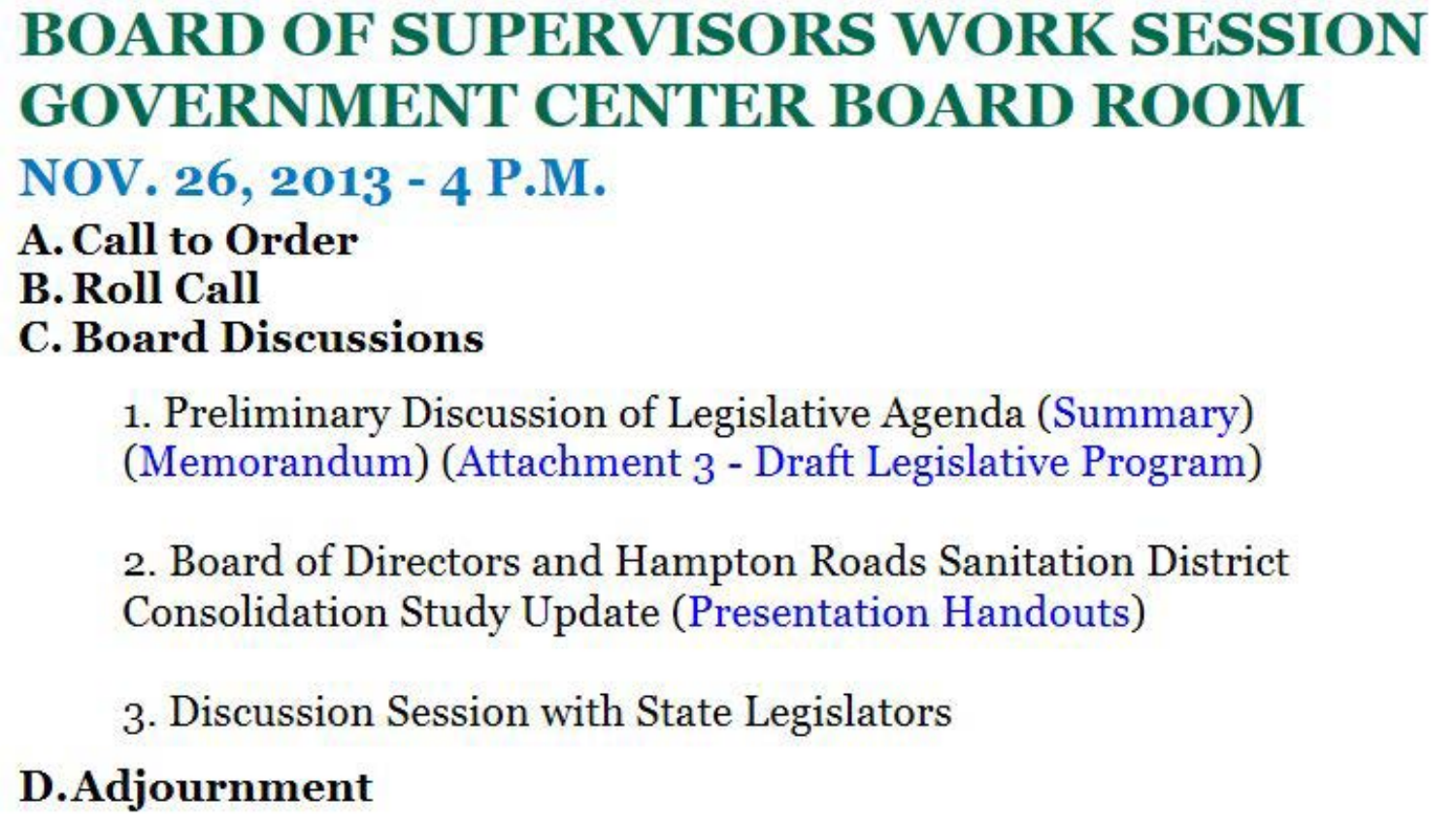AT A WORK SESSION OF THE BOARD OF SUPERVISORS OF THE COUNTY OF JAMES CITY, VIRGINIA, HELD ON THE 22ND DAY OF OCTOBER 2013, AT 4:00 P.M. IN THE COUNTY GOVERNMENT CENTER BOARD ROOM, 101 MOUNTS BAY ROAD, JAMES CITY COUNTY, VIRGINIA.

#### A. CALL TO ORDER

# **ADOPTED**

#### B. ROLL CALL

NOV 2 6 2013

Board of Supervisors James City County, VA

John J. McGlennon, Chairman, Roberts District Mary K. Jones, Vice Chairman, Berkeley District James G. Kennedy, Stonehouse District James 0. Icenhour, Jr., Jamestown District M. Anderson Bradshaw, Powhatan District

Doug Powell, Assistant County Administrator Leo P. Rogers, County Attorney

#### C. BOARD DISCUSSIONS

#### 1. Virginia Local Disability Program (VLDP)

Mr. Middaugh stated that on the agenda this evening is an action to decide if the County will stay with the Virginia Retirement System (VRS) State-run disability program or if the County should opt out and go with a private carrier. Also there is a decision to be made as to whether the County should restructure leave time to be consistent with the leave time in the hybrid system.

Mr. James Peterson, Assistant Director of Human Resources, addressed the Board givmg a presentation of the options available for the Board to act on that was included in the Work Session Agenda Packet.

Mr. Middaugh stated that it is important to note that any of the current staff, who wishes to take advantage of short-term disability options in the hybrid plan, may opt in to this plan beginning in January 2014.

Mr. Icenhour asked if this is a one-time opportunity for staff to opt in to this hybrid plan.

Mr. Peterson stated that was correct.

Mr. McGlennon noted that long-term care is not included in the Comparable Plans unlike the Virginia Local Disability Program (VLDP). He asked if the Comparable Plan is chosen what employees would do for long-term care.

Mr. Peterson stated that employees would have to opt to take long-term coverage through a company like Genworth, which is what employees do now.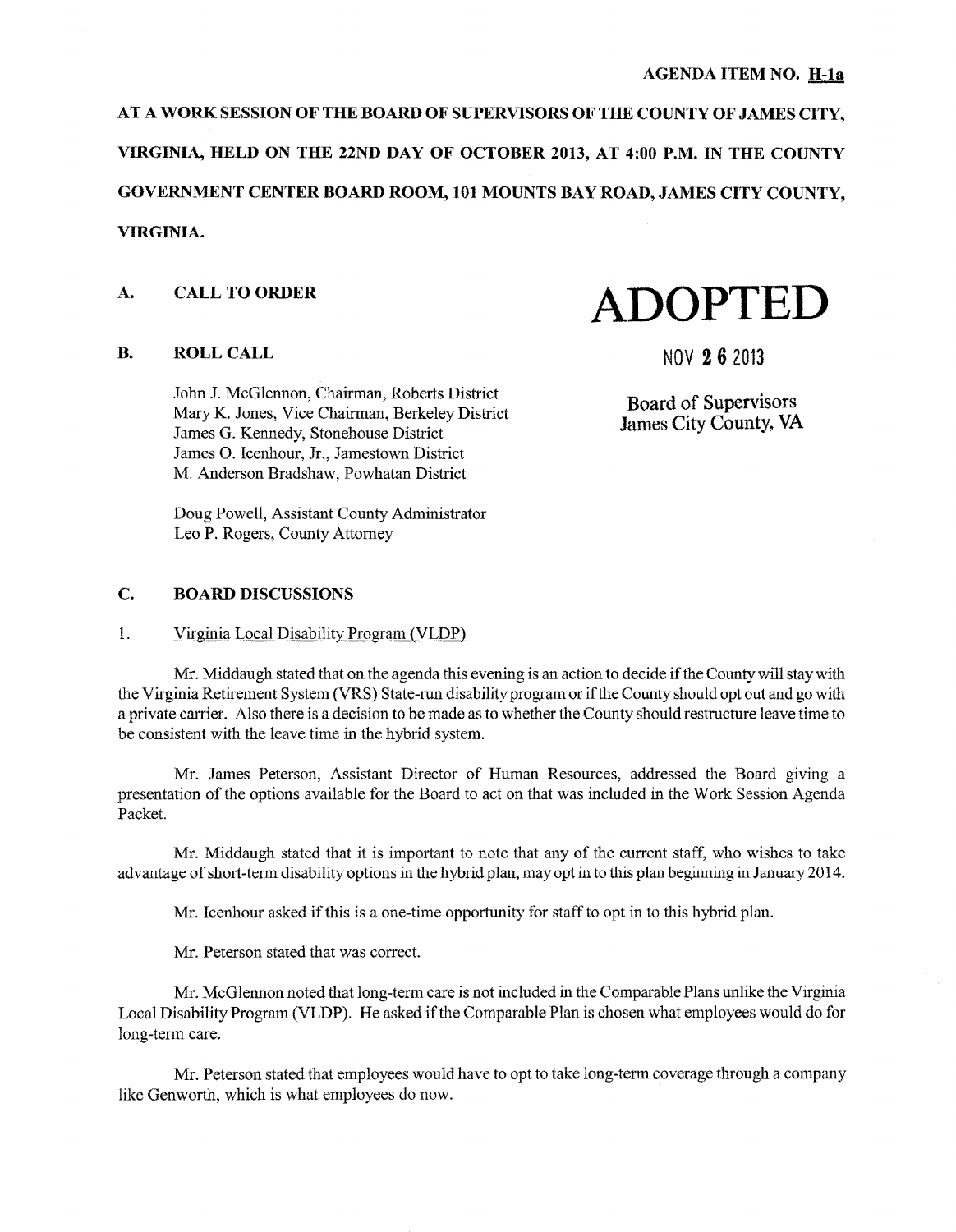Mr. McGlennon asked what the dollar value is in the 0.5 percent difference in the rate that YRS is offering versus the Comparable Plan rate.

Mr. Peterson stated that staff has not been able to get an exact figure for that yet.

Mr. Bradshaw asked if Mr. Peterson could share any thoughts on the administration of the plan by YRS.

Mr. Peterson stated that as of yet there have not been many problems like other VRS run plans. He stated that YRS has chosen Uninum Life which is an insurance company that handles short-term and long-term disability. He stated that if the County chooses a vendor, then the County will be handling the payroll and the records themselves.

Mr. Icenhour stated that for clarification, the rate is an employee contribution or is it an employer contribution.

Mr. Peterson stated the employer.

Mr. Icenhour stated so this is something that the employees are not being asked to pay.

Mr. Peterson stated that was correct.

Mr. Icenhour asked for clarification on what kind of short-term and long-term plans current employees have now.

Mr. Peterson stated that current employees do not have any disability coverage. Currently leave is used.

Mr. Icenhour stated that once the employee's leave is exhausted, they are on their own then until they reach the long-term disability point.

Mr. Peterson stated that is correct, but the County also offers a sick leave bank that employees may choose to participate in and can use portions of that money to bridge the gap.

Mr. Kennedy stated that on disability, essentially the employee receives the equivalent of their takehome pay, but they are responsible for the State and Federal taxes.

Mr. Peterson stated not exactly. On the short-term disability, the plan will pay roughly 60 percent of the employee's salary once they become eligible for disability. He stated that there is a one-year waiting period to become eligible unless the employee is injured on the job.

Mr. Icenhour asked if there are any lifetime cap limits to the program.

Mr. Peterson stated no there is not.

Mr. Icenhour stated that the level of benefit is tied to the employee's years of service.

Mr. Peterson stated that was correct.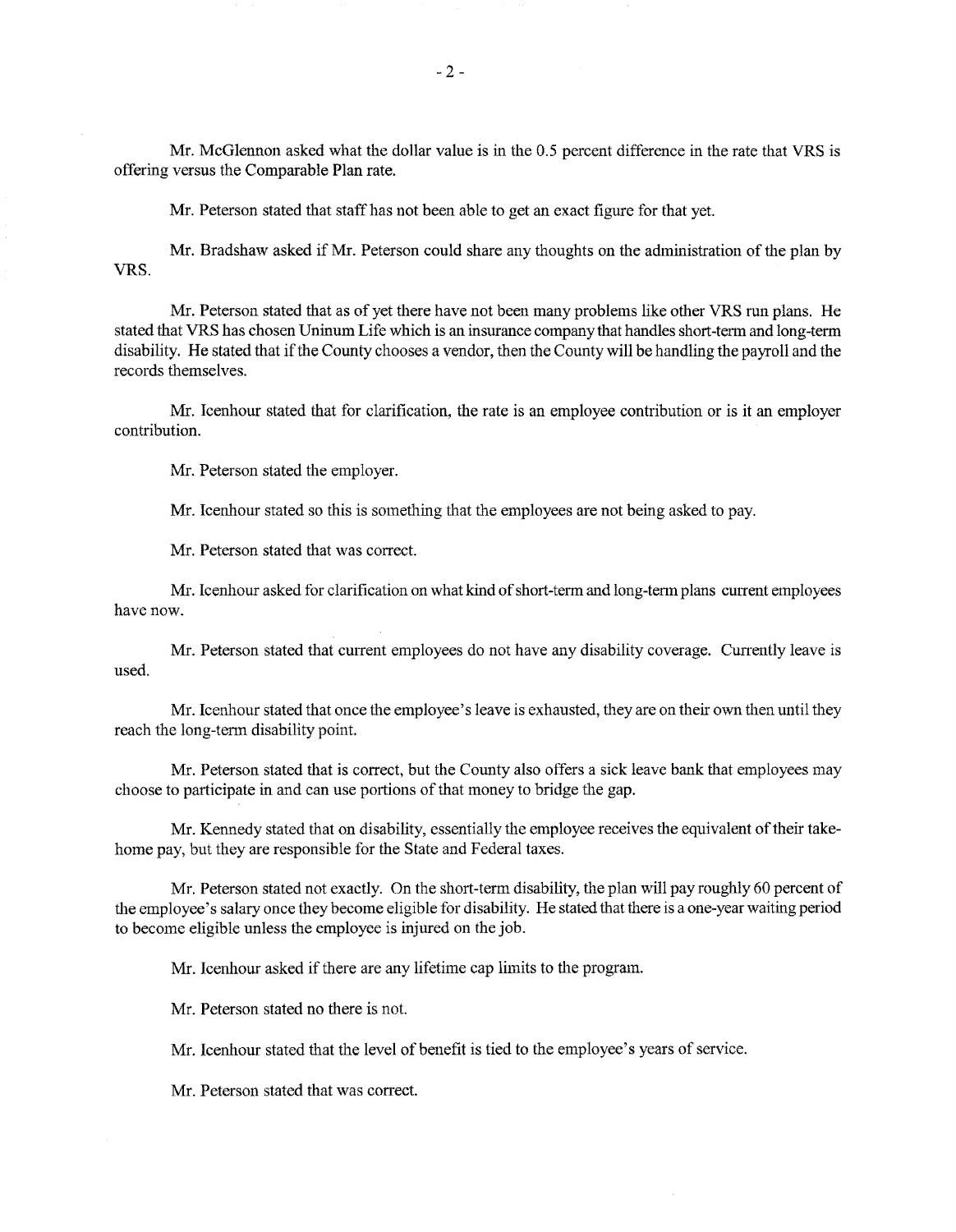Mr. Kennedy asked if the employee is still racking up time towards retirement while on disability.

Mr. Peterson stated yes.

Mr. Icenhour asked at what point an employee on long-term disability would be eligible to transition over to retirement. Would it be an early retirement or at a specified amount of years of service.

Ms. Carol Luckam, Director of Human Resources, stated she believes that under the hybrid plan, the employee would transition at the retirement age or service requirement. She stated that staff would follow up with a definitive answer. She also stated that the County is not allowed to pass the costs of these programs on to the employees, so if the Board decides to opt out any rate increase will stay and have to be paid by the County.

Mr. McGlennon asked for clarification on the requirements by the State if the County opts out of the VLDP.

Ms. Luckam stated that the County is required to provide comparable coverage except for long-term care.

Mr. Icenhour asked if the County provides employees with an option for long-term care at their own expense and if so, what the participation rate is.

Ms. Luckam stated that the County currently offers the option to employees and only a small percentage of employees participate because it is expensive.

Mr. Peterson stated that staff recommends that the County opt out of the VLDP.

Mr. Middaugh stated that the choice is irrevocable, which means that the County would have to accept rate increases. With opting out the rate plans are influenced by the market.

Mr. Peterson stated that if the County opts out of the VLDP the Board may wish to adopt a new leave policy. As it stands now, employees have unlimited sick leave accrual and the sick leave bank, which have acted similar to short-term disability. He stated that the Hybrid Plan will offer short-term disability insurance, so the Board may wish to adopt a new leave policy as outlined in the Work Session Packet.

Mr. Kennedy stated that from a business standpoint, if staff cannot carry leave over from year to year, is there a concern about having many employees burning up time toward the end of year.

Mr. Peterson stated that leave still has to be approved by a supervisor and staffmg levels are taken into that account. There are times when leave cannot be authorized in order to prevent falling below minimum staffing.

Mr. Icenhour stated that under this new leave policy, employees would only be able to carryover one year's worth ofleave, so basically a use it or lose type of policy. He asked if there would be some opportunity for employees to sell back any unused time before retirement.

Mr. Peterson stated that under the current YRS system, employees can do a leave pay-out, but only up to the maximum cap of two years.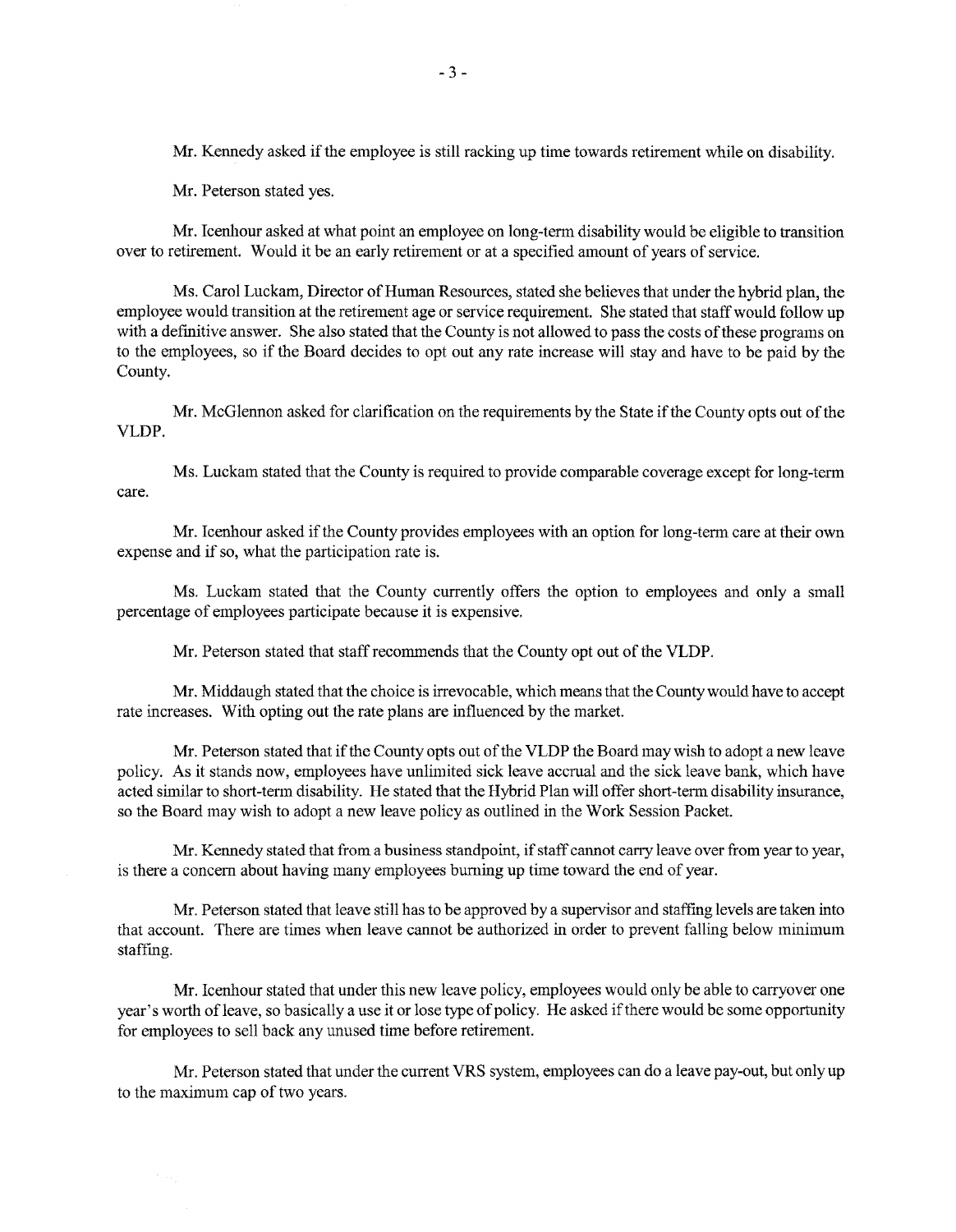Mr. Kennedy asked if there is concern about taking away the unlimited sick leave accrual and changing to the paid time off in this new leave policy. He asked if there is concern with employees losing six days of leave/sick time a year.

Ms. Luckam stated that under the Hybrid Plan, after five consecutive days the employee would transition into short-term disability. She stated that staff believes that this new leave plan would encourage more scheduled time off instead of employees just calling in sick because they have the time on the books. She stated that is not to say that our employees are doing anything wrong, it is just a consequence of the type of leave system we currently have. She stated that if the Board has any suggestions on the leave policy, staff is open to them.

Mr. Icenhour noted that under the new plan there is no requirement that employees use all of their paid time off before transitioning to short-term disability.

Ms. Luckam stated that was correct, but there is the option for the employee to use their remaining paid time off in conjunction with the short-tenn disability in order to raise their disability payment to 100 percent.

Mr. Peterson stated that the option to opt in or out of the VLDP is on the agenda for the Regular Meeting this evening. He stated that adopting the new leave plan would probably come before the Board at the first meeting in November.

Mr. Bradshaw and Mr. Icenhour stated that they believe that opting out is the best option.

#### 2. General Permit VAR040037 for the Discharges of Stormwater from Small Municipal Separate Storm Sewer Systems, Effective July 1, 2013

Mr. Middaugh stated that there was a lot of information included in the Work Session Packet and there are no actions required of the Board this evening. He stated that this presentation is to familiarize the Board with what the County is going to have to go through in regard to the new stormwater regulations.

Ms. Fran Geissler, Director of Storm water, addressed the Board giving a presentation of the material included in the Work Session Packet.

Mr. Middaugh stated that until this permit, the Department of Conservation and Recreation (DCR) has been the regulating body. Now, as seen in the packet of information, the regulating body is the Department of Environmental Quality (DEQ) and so what you are seeing is a lot more bureaucratic requirements than the County has been accustomed to with the DCR.

Ms. Jones stated that the ongoing question has been how to measure these requirements and to quantify them. She stated that the General Assembly is still wrestling with that question.

Ms. Geissler stated that the permit sidesteps that question by giving the County an inelegant method by which the County must generate its loads. She stated that for better or for worse, the County is required to fulfill the pennit by the load requirements for the James River and the portions of York River which are in the County. She stated that this is a new program for staff and it will require a lot of time to develop and implement plans.

Mr. Middaugh asked for clarification on the "target audience" when discussing the plans for public outreach and education.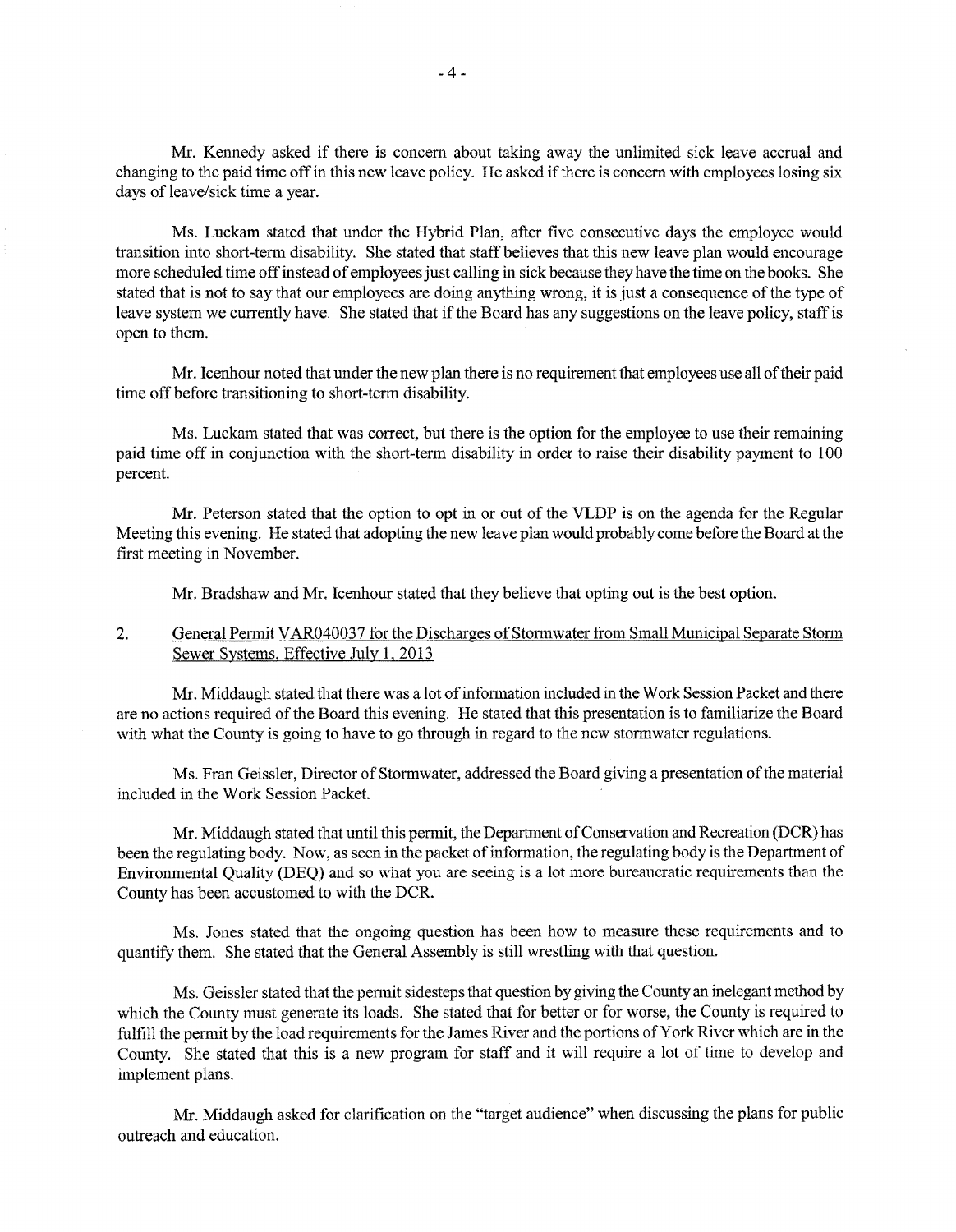Ms. Geissler stated that the "target audience" is the residents of the urbanized zone, specifically pet owners, but also other pet owners that utilize the trails and parks within the urbanized zone.

Mr. John Home, Director of General and Capital Services, stated that just for clarification, a few months ago Mr. Scott Thomas, Director of Engineering and Resource Protection, did a Work Session Presentation on the new Stormwater Regulations and that is the construction regulation side of this same overall permit. He stated that there are significant changes on both the construction regulation side and the management side of the storm water facilities.

Ms. Geissler stated that everything that goes on the construction side of the permit gets reported in the Annual Report that will come from the Stormwater Division.

Mr. Home stated that localities all over the State are feeling the effects of this new regulation, but the County has been doing many of these things already, so the County is not starting from zero and is in a better place than many of our neighboring localities.

Mr. Bradshaw asked if there is hope for development of web-based tracking systems and software since all of the localities in the State have to follow these regulations.

Ms. Geissler stated that there is software currently on the market.

Mr. McGlennon stated that it seems the County has a good baseline based off some of the waterquality studies that have already been done.

Mr. Horne stated that was correct. He stated that in several areas of the County, staff already knows what needs to be done; the County just needs to ramp up the implementation and then track all of the results.

Mr. McGlennon asked for clarification on the benefits of stream restoration.

Ms. Geissler stated that the Bay Program has done a lot of research and has developed some very clear data on the reduction of pollutants per linear foot based on the type of restoration that is done. She stated that the County has done several of these high quality restorations that the County will get credit for. She stated that the stream restorations are very important to the County in the reduction of sediment.

Mr. Icenhour stated that there is a big concern over the influence that the County has on property that it does not own or control. He stated that the area of influence in the permit is still up in the air, so how does the County go about making sure that the final decision is based on reality and not wishful thinking.

Ms. Geissler stated that when the County develops the Total Maximum Daily Load (TMDL) action plan for the Chesapeake Bay Watershed, the County needs to develop the best possible package and understand what can be controlled and document the County's position.

Mr. Icenhour asked Mr. Middaugh if this should be something that is rolled into the County's Legislative Agenda.

Mr. Middaugh agreed. He stated that Virginia Municipal League (VML) or Virginia Association of Counties (VACo) might embrace this as well since it affects localities State-wide.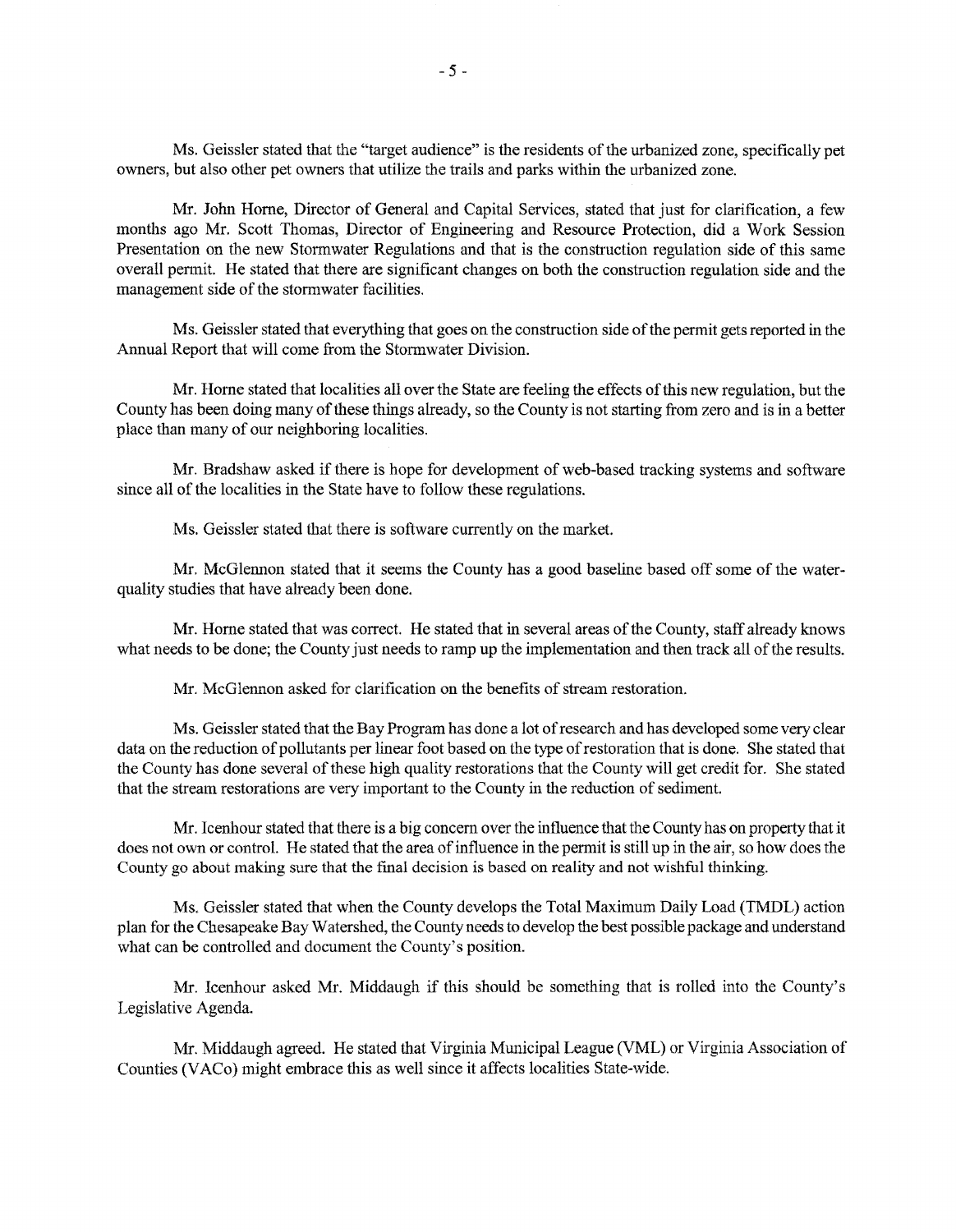Mr. Middaugh asked how much of this is driven by the Environmental Protection Agency (EPA) instead of DEQ.

Ms. Jones stated that she had spoken with a State Delegate, who stated that the EPA is being very aggressive. She also stated that the members of the Planning District Commission (PDC) have been talking and looking at ways of pushing back on this overly regulatory and expensive permit.

Ms. Geissler stated that the likelihood of the EPA continuing its aggressive tract and forcing changes to the permit in 2018 is very great and that is the timeframe that this issue could come back at the County.

Ms. Geissler stated that there are maintenance agreements on file with the courts for repairing Best Management Practices (BMPs) that the County does not control. She stated that this makes the County vulnerable to statements by individuals saying that the County owns those facilities and the pollution that comes from them.

Ms. Geissler stated that staff is open to ideas and suggestions, especially in regard to public communication and education.

Mr. Middaugh stated that this is just the beginning of information that will be brought before the Board and thanked staff for their presentation.

#### 3. Longhill Road Corridor Study- Update

Ms. Ellen Cook, Planner III, addressed the Board giving a summary of the memorandum included in the Work Session Packet. Ms. Cook introduced Mr. Carroll Collins from Kimley-Hom and Associates and stated that he would be providing the Board with an update on the study and had prepared a power point presentation.

Mr. Collins defined the study area for clarification and outlined the public involvement parameters of the study. He stated that the findings of the first public project symposium included concerns over safety, traffic operations/mobility, bike and pedestrian accommodations, and environment/neighborhood concerns. He stated that the next public workshop is scheduled for November 2013 to present the existing conditions analysis findings. He stated that improvement design concepts are to be presented at a public workshop in February 2014 and the corridor recommendations an action plan should be presented at a final public workshop in May 2014. He stated that interim update presentations are planned for the Board and the Policy Committee.

Mr. McGlennon stated he thought the first public workshop was very well done. He asked if the study would engage with Williamsburg Area Transit Authority (WATA) in regard to the future possibility of our transit system operating in a bi-directional fashion.

Mr. Collins stated definitely. He stated that there is a representative from WATA on the project advisory committee, but the recommendation from Mr. McGlennon will be brought up with W ATA and looked into.

As there were no other Board questions, Mr. Middaugh thanked staff and Mr. Collins for their update.

#### 4. Hybrid Wolf Discussion

Mr. Middaugh stated that recently there was a tragic incident where a hybrid wolf dog escaped from its enclosure and killed another dog and possibly another. He stated that the incident has caused quite a bit of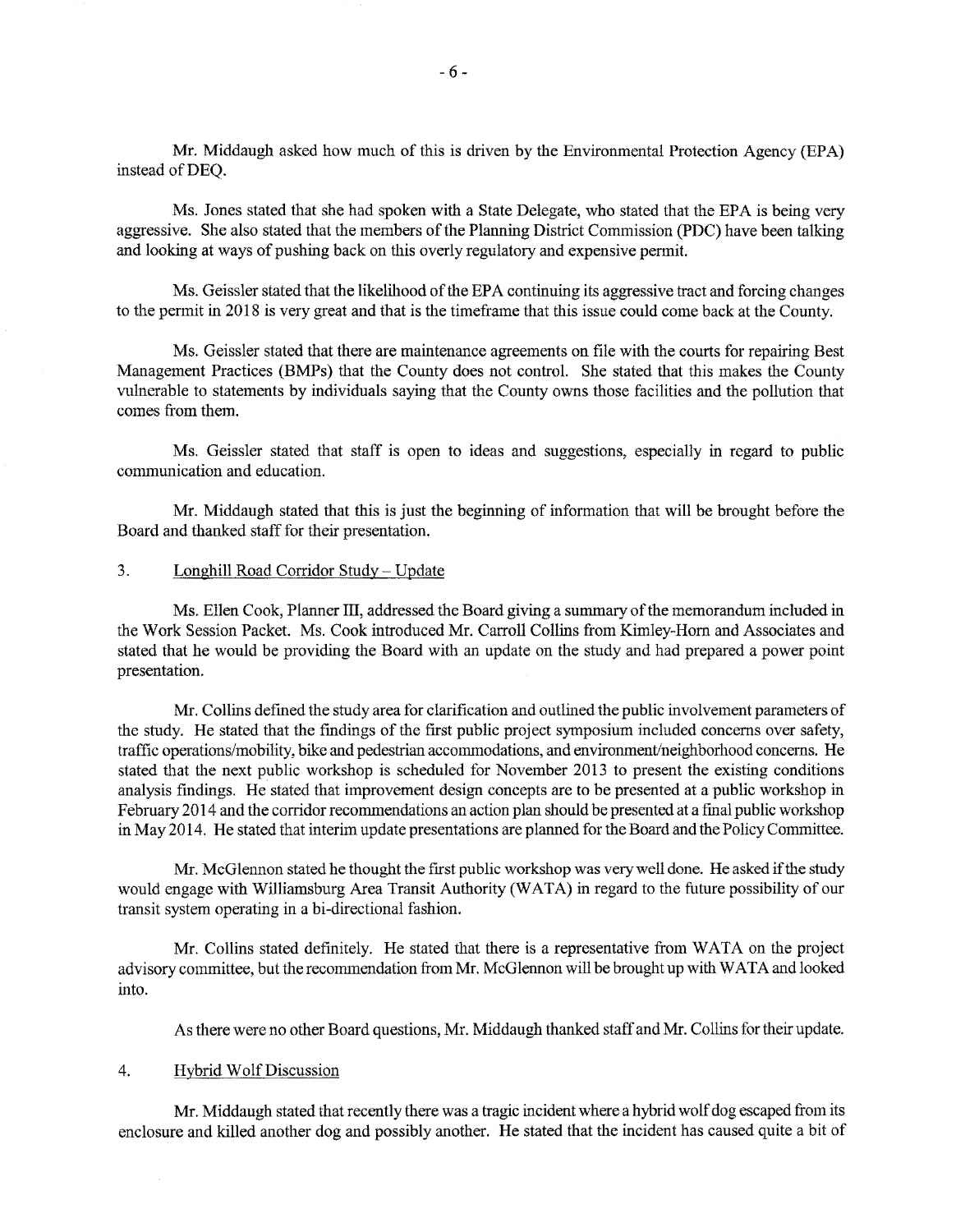consternation in the neighborhood and several Board members had asked that this issue be brought forward for discussion. He stated that staff will update the Board on options for regulating hybrid canines and then the Board can give guidance on what they would like staff to bring back the Board.

Ms. Lola Perkins, Assistant County Attorney, addressed the Board and stated that Officer Shirley Anderson, Animal Control Supervisor, is in attendance with her as well. She stated that State Code has an article that specifically deals with hybrid canines and was enacted in 1996. She stated that the article allows localities to regulate, by ordinance, a permitting process for hybrid canines. She stated the permitting process is geared toward making sure that the hybrid canines are adequately confined and responsible ownership. She stated that the Code allows the locality to set requirements in the permit, including: expiration, limiting the number of hybrid canines an owner can have, requiring a permit for each hybrid canine owned, dictate where the animal is to be kept by setting parameters about where the animal can be kept, what information must be provided by the owner about the animal, can require identification tags, and require what kinds of safeguards the owner has to take when the animal is off the owner's property. She stated that the Code has outlined the consequences for violations of the permit, which can include jail time. She stated that the Code also provides a specific provision for steps if the hybrid canine kills, injures another dog, and for chasing livestock. She stated that there is also a provision for compensation if livestock or poultry are killed by a hybrid canine. She stated that at this time the Board has the ability to regulate hybrid canines through a permit, but because of the Dillon Rule, the Board does not have the ability to prohibit hybrid canines in the County.

Mr. Kennedy asked if these animals can be controlled by zoning, stating which areas of the County these animals could be kept in.

Ms. Perkins stated yes. More research would need to done about specifying zoning, or the other option would be through the permit and requiring a certain amount of acreage in order to get a permit.

Mr. Kennedy stated that through his own research he has found that these animals require quite a bit of space to roam. He stated that he has learned that these animals are escape artists that can climb and dig their way out of enclosures. He stated that he has learned that there are no current vaccines for rabies that are effective on hybrid canines which is concerning. He also stated that other issues that concern him over this incident is that the owner did not call the County to say that his hybrid wolf was loose, also that these hybrid wolves stalk children and attack children because they are viewed as prey. He stated that he spoke to Senator Norment today who indicated his support in sponsoring legislation that would allow the County and other localities to ban these hybrid canines. He asked Ms. Perkins if staff knows how many of these animals are currently in the County.

Ms. Perkins stated no.

Mr. Kennedy stated that to be clear, he believes that people make dogs mean, not that dogs are born mean, but these hybrid canines are not like domesticated dogs, they are not pets.

Ms. Jones stated that she would appreciate hearing from the experts and would appreciate seeing the draft ordinance that staff is working on. She stated that she is very concerned about this incident and the impacts on the families and the communities.

Mr. McGlennon asked if the current licensing requirements for dogs in the County would extend to these hybrid animals.

Ms. Perkins stated yes.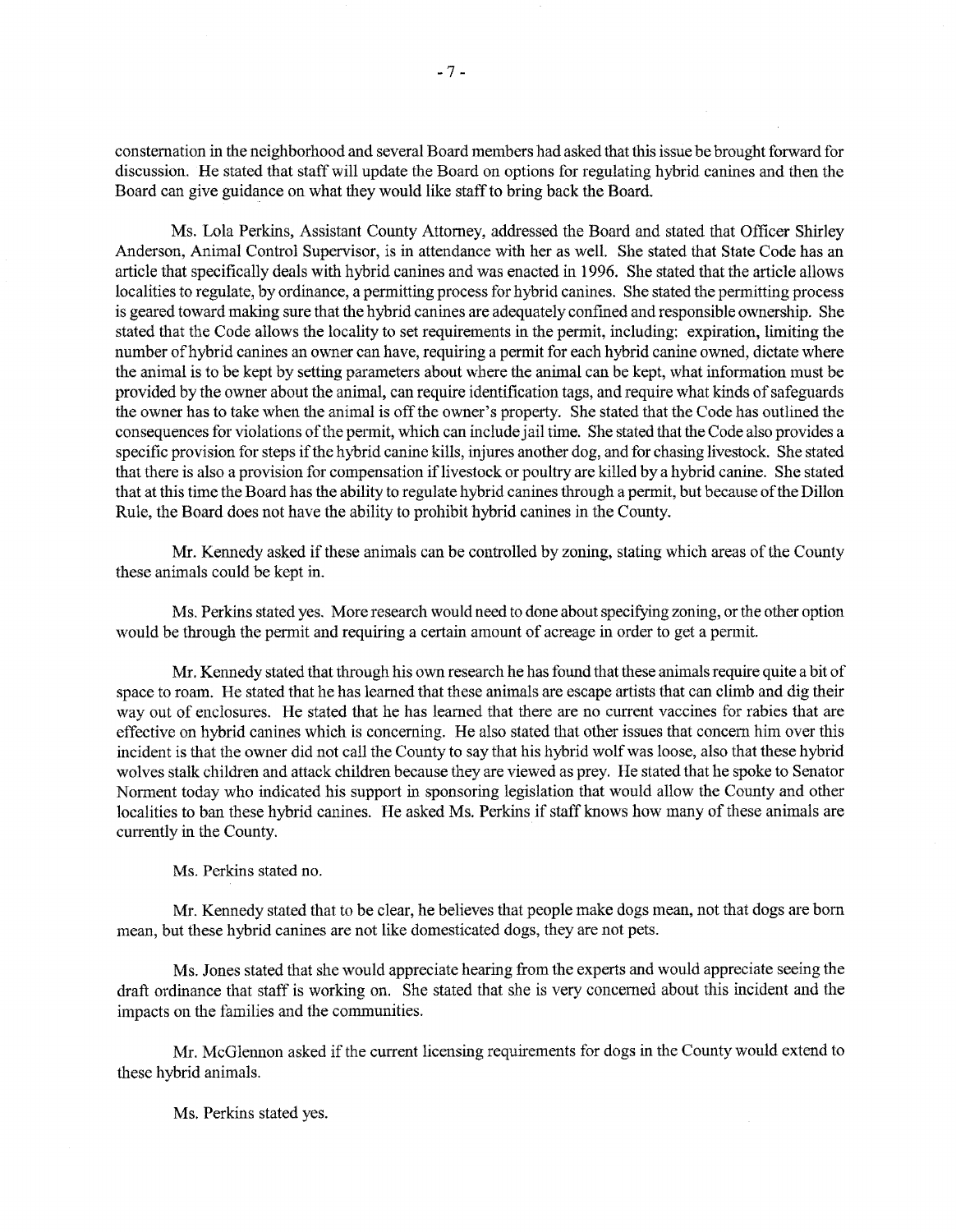Mr. McGlennon stated so in theory these animals should already be registered with the County and asked if the animal involved in the incident was licensed.

Officer Anderson stated yes.

Ms. Jones asked if they were licensed as hybrids or as a mix breed.

Officer Anderson stated that they were listed as mix breeds.

Mr. Bradshaw questioned if the animal being a hybrid is the reason why the wild/exotic provisions in place do not apply.

Ms. Perkins stated yes because there is a section in the State Code that deals with hybrid canines specifically.

Mr. Kennedy stated that he is supportive of regulating these animals since they are still legal in the State. He believes getting these animals out of highly residential areas and away from large populations of children.

Ms. Jones asked if there have been other incidents in the County regarding hybrid canines.

Officer Anderson stated that back in the early 1990s, near the James City County/New Kent County line there were two wolf hybrids that were livestock chasers, but they never did get into too much trouble. She stated that the hybrids eventually passed away and the owner did not breed them again.

Ms. Perkins stated that she is still waiting to hear from the State Veterinarian and would pass along the information when she receives it.

Mr. Icenhour stated that he would be appreciative of that information. He stated that he would like to see these animals away from densely populated lands and then to apply some very stringent regulations to the permit process. He also stated that he would be supportive of adding this issue to the Legislative Agenda.

Mr. Bradshaw stated that he agrees with Mr. Icenhour.

Mr. McGlennon stated that in addition he would like see minimum lot size requirements and the ability to track the animals.

Ms. Perkins stated that those items could be included as well.

Mr. McGlennon asked how does the County address owners that call these hybrids mixed breeds instead of admitting to them being hybrids.

Officer Anderson stated that people will call them a malamute mix or say that they do not know what the other breed is. She stated that the percentage of wolf in the hybrid can help determine by sight if the animal is a hybrid. She stated that there are differences in the appearance and the physique. She stated the lower the percentage of wolf, the lower the risk; however, there is still a conflict within these animals as one side is a pet and one side is a predator and one can never know when the predator will take over.

Mr. Kennedy stated that there are good owners and bad owners, but with these animals one never knows when they might tum on the owner or others in the community.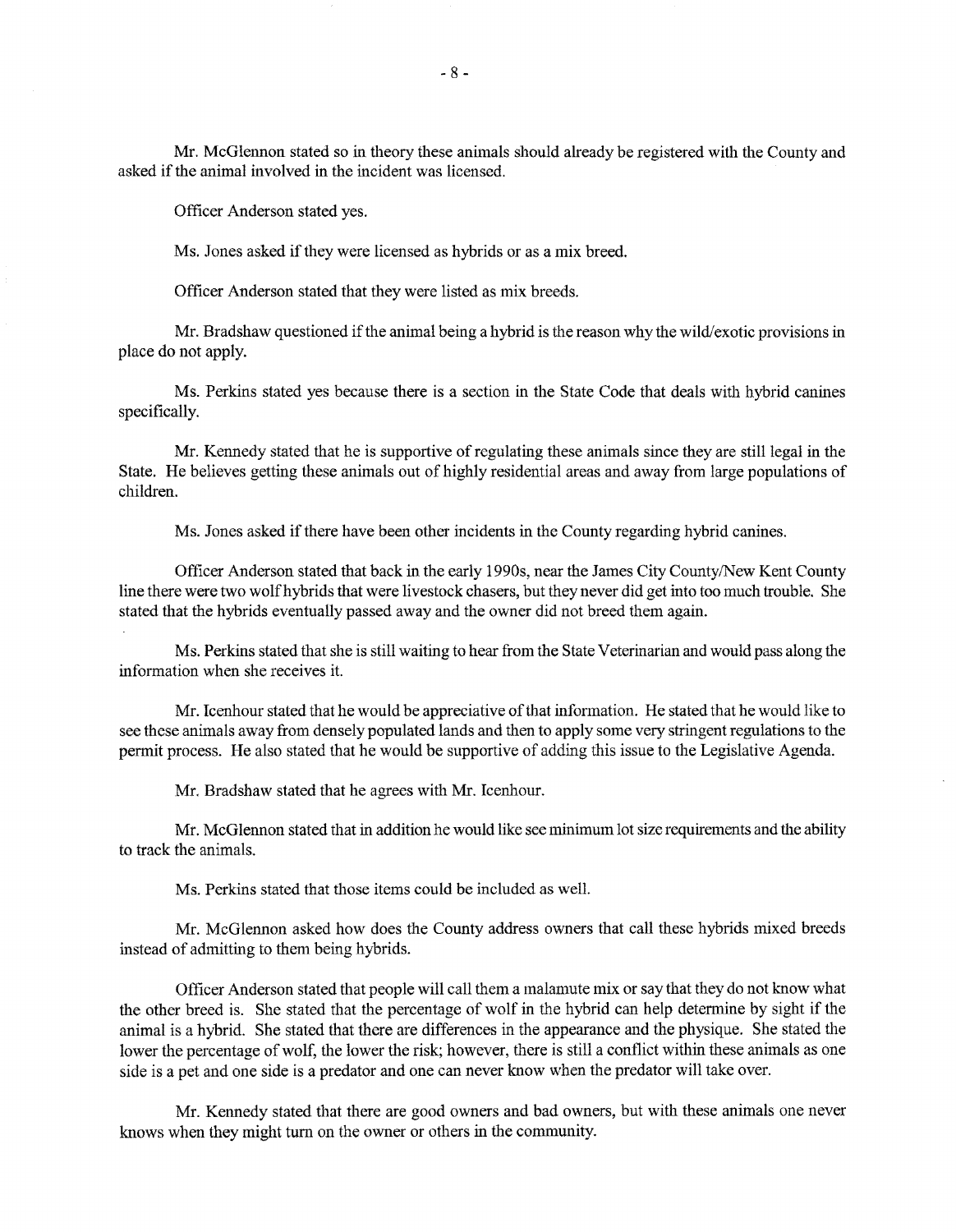Mr. Bradshaw stated that perhaps the County's dog licensing ordinance needs to be looked at as well to mandate that wolf or coyote blood needs to be disclosed.

Mr. McGlennon thanked Ms. Perkins for responding quickly to the Board's request for information.

Mr. Middaugh stated that it seems that the Board is in favor of a complete regulatory scheme that is more not less, in regard to these hybrid canines.

The Board voiced its agreement.

#### **D. ADJOURNMENT**

Mr. McGlennon recessed at 6:26 p.m. until their Regular Meeting at 7 p.m.

M. D. c. Pues

Deputy Clerk to the Board

102213bosws min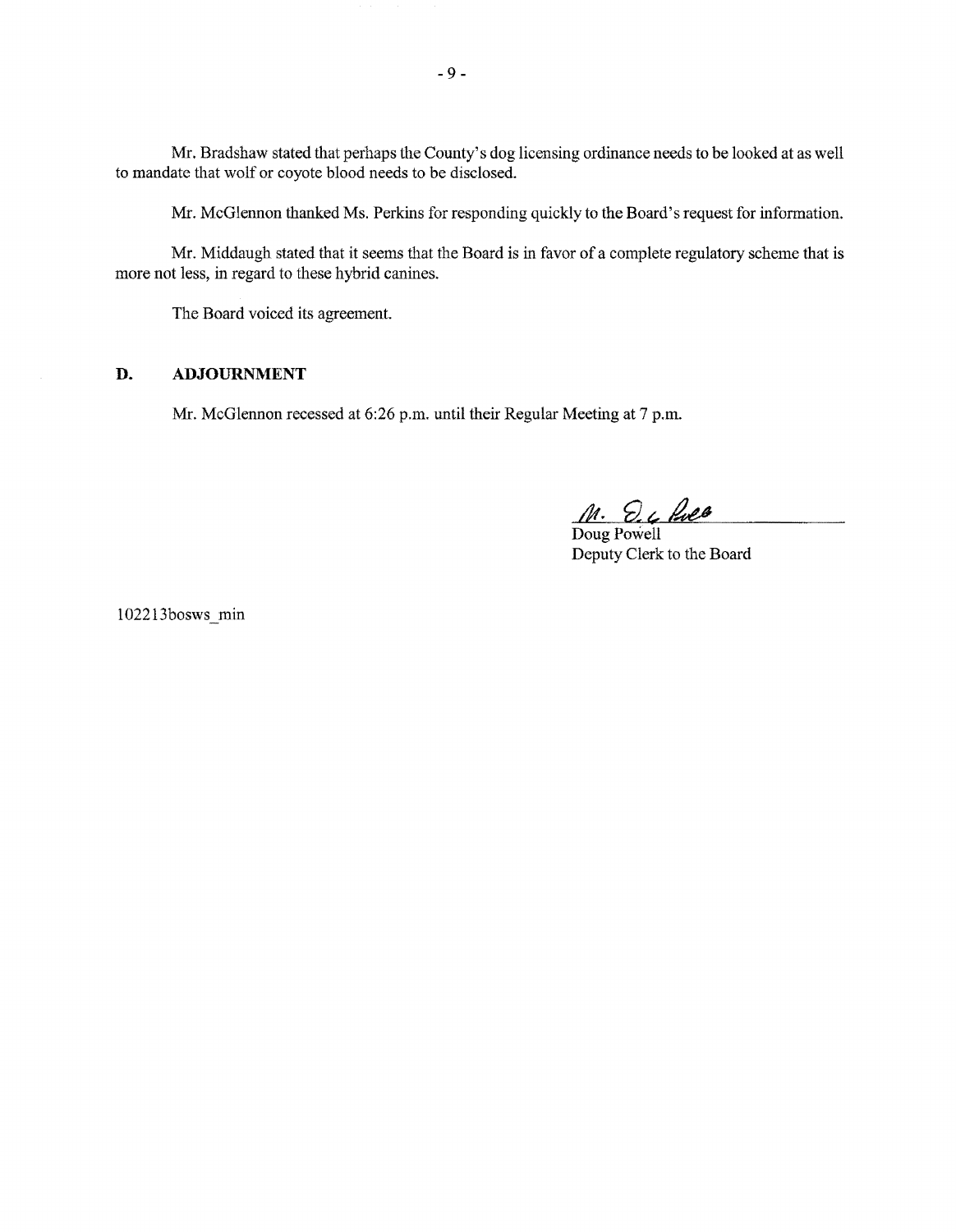#### MEMORANDUM COVER

Subject: 2014 Legislative Program

#### Action Requested: None

Summary: The 2014 Legislative Program contains important issues that would benefit the County if adopted by the General Assembly at their 2014 session. The draft 2014 Legislative Program has been included for your reference.

Adoption of the 2014 Legislative Program will be considered during the Regular Meeting.

Fiscal Impact: N/A

**FMS Approval, if Applicable:** Yes  $\Box$  No  $\Box$ 

Assistant County Administrator | County Administrator

- 1. Memorandum
- 
- 3. 2014 Draft Legislative Program

Doug Powell  $\mathcal{P}$  | Robert C. Middaugh

Attachments: WORK SESSION

2. Resolution **Date:** November 26, 2013

14LegProg\_WS\_cvr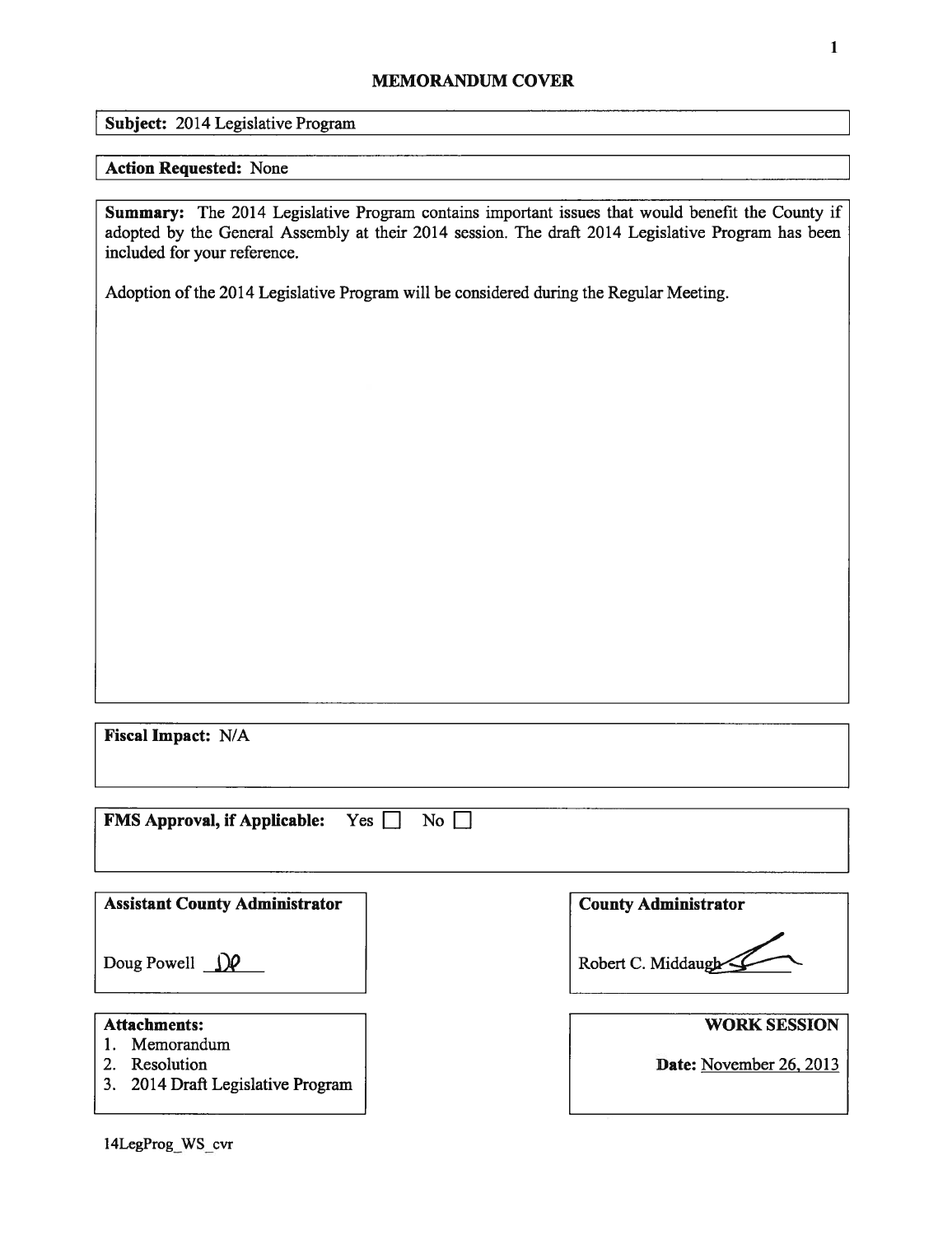#### **M E M O R A N D U M**

DATE: November 26, 2013

TO: The Board of Supervisors

FROM: Leo P. Rogers, County Attorney

 $\overline{a}$ 

SUBJECT: 2014 Legislative Program

The 2014 Legislative Program contains important issues that would benefit the County if adopted by the General Assembly at their 2014 session. The draft 2014 Legislative Program has been included for your reference.

Adoption of the 2014 Legislative Program will be considered during the Regular Meeting

 $\overline{\phantom{a}}$ Leo P. Rogers

LPR/nb 14LegProg\_WS\_mem

Attachments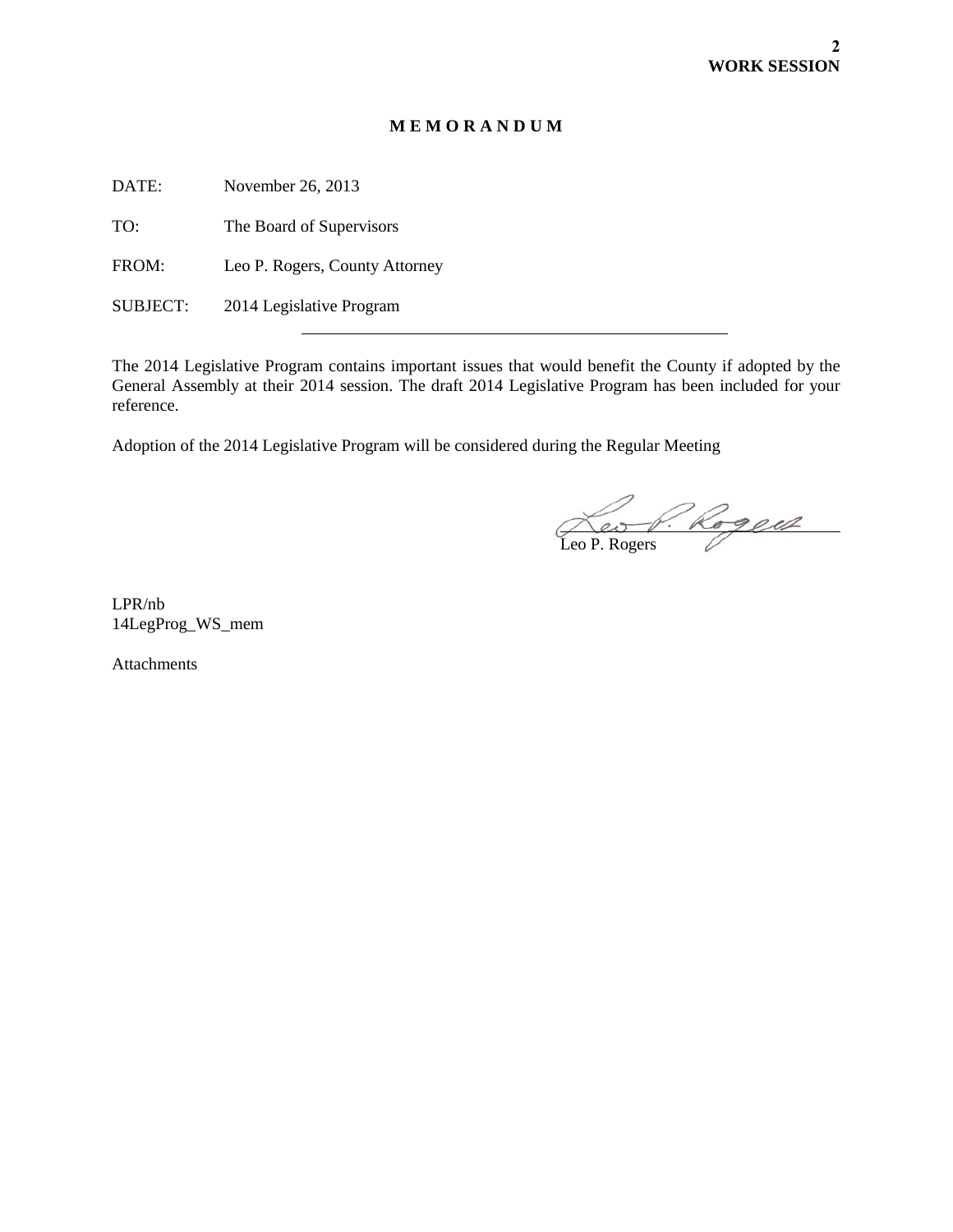

**3**

#### **JAMES CITY COUNTY 2014 LEGISLATIVE PROGRAM**

#### **Part I. Legislation to be Introduced on Behalf of the County**

#### 1-1. DELETE REQUIREMENT THAT THE GREATER WILLIAMSBURG CHAMBER AND TOURISM ALLIANCE SERVE AS THE FISCAL AGENT FOR THE WILLIAMSBURG AREA DESTINATION MARKETING COMMITTEE

James City County requests an amendment to Virginia Code § 58.1-3823 C.3 to delete the statutory requirement that The Greater Williamsburg Chamber and Tourism Alliance serve as the fiscal agent for the Williamsburg Area Destination Marketing Committee.

#### 1-2. CLARIFY THAT NAMES OF GOVERNMENT EMPLOYEES ARE NOT SUBJECT TO DISCLOSURE UNDER THE FREEDOM OF INFORMATION ACT WHEN POSITION AND SALARY RECORDS ARE REQUESTED

James City County requests an amendment to Virginia Code § 2.2-3705.8 in order to exclude the names of government employees when position and salary records are requested.

#### 1-3. OBJECTIVE DEFINITION OF HYBRID CANINE

James City County requests an amendment of Virginia Code § 3.2-6581 to provide an objective method for determining what constitutes a hybrid canine.

### 1-4. LOCAL AUTHORITY TO PROHIBIT THE KEEPING OF HYBRID CANINES

James City County requests an amendment of Virginia Code § 3.2-6582 to authorize localities to prohibit the keeping of hybrid canines.

#### 1-5. REPORTING REQUIREMENT FOR VETERINARIANS TREATING HYBRID CANINES

James City County requests amendment of Virginia Code to require that veterinarians report the initial visit of a hybrid canine to the local animal control office.

#### 1-6. ALLOW ADVERTISEMENT OF REQUIRED PUBLIC NOTICES ON A LOCALITY'S WEBSITE AND THROUGH OTHER MEANS INSTEAD OF PUBLICATION IN A NEWSPAPER HAVING GENERAL CIRCULATION

James City County requests an amendment of Virginia Code § 15.2-107.1 to provide that wherever newspaper advertisement is required for public notices, a locality may instead publish such notice on its website and shall also provide, at the request of any citizen of the Commonwealth, notice by electronic or telephonic means or through the U.S. postal mail.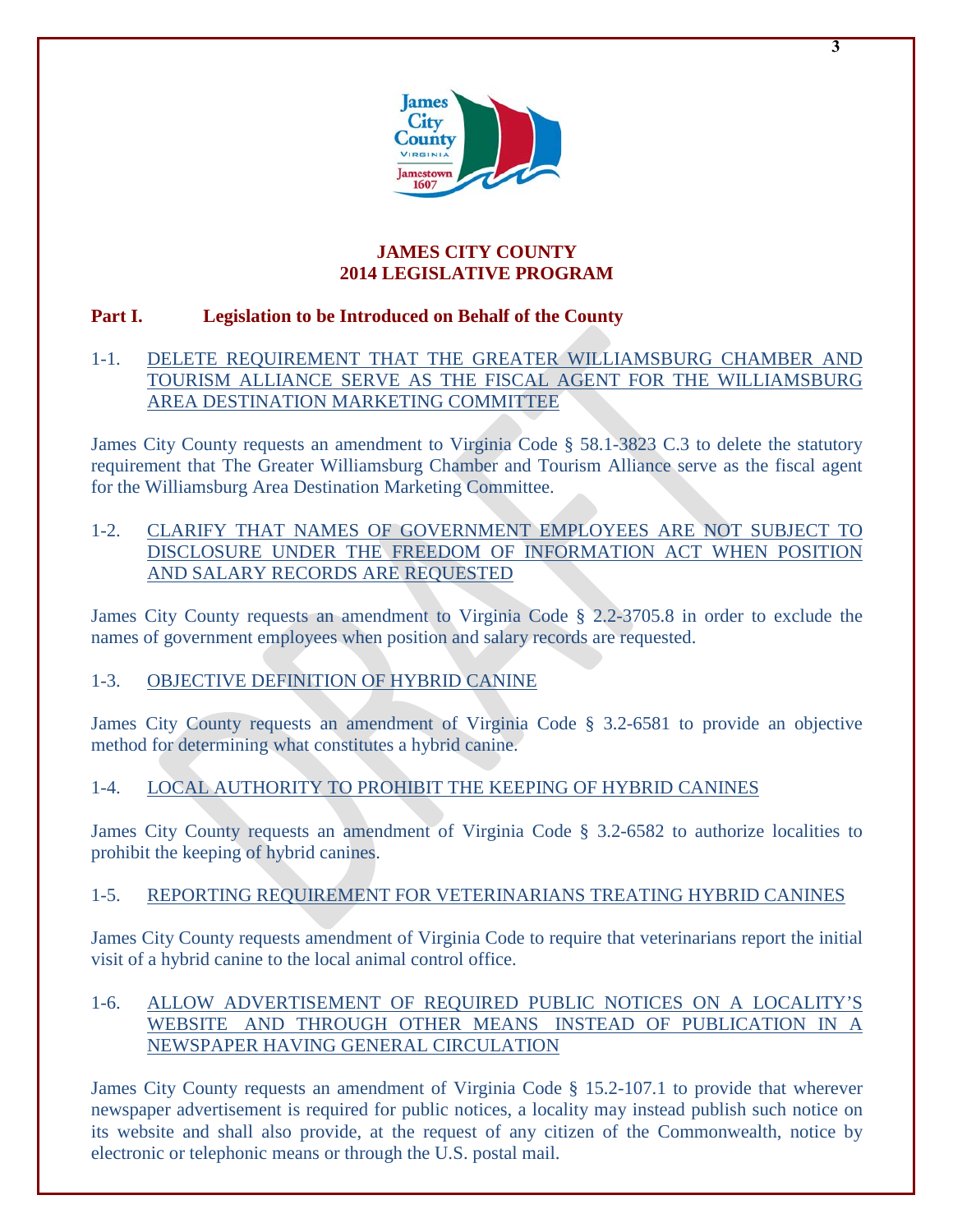#### **JAMES CITY COUNTY 2014 LEGISLATIVE PROGRAM**



#### **Part II. Position/Legislation Supported by the County**

#### 2-1. STATE FUNDING FOR TOURISM

The County urges the General Assembly to increase funding for the Virginia Tourism Corporation ("VTC") to promote tourism in Virginia generally, and the Historic Triangle in particular.

#### 2-2. MAINTENANCE OF NEW AND EXISTING SECONDARY ROADS

James City County opposes any legislation that would transfer to counties the responsibilities to construct, maintain or operate new or existing roads without adequate state funding.

#### 2-3. APPLICATION OF TRANSIENT OCCUPANCY TAX TO TRAVEL COMPANIES AND INTERNET SALES

James City County supports a clarification of Virginia Code § 58.1-3819 et seq., to make sure that the transient occupancy tax applies to the entire amount charged for rooms by travel companies and on Internet sales regardless of any discounted rates paid by such companies for such rooms. This would provide equal taxing of room sales by Virginia businesses and Internet sales companies.

#### 2-4. ENHANCE RAIL SERVICE ON THE PENINSULA AND TO RICHMOND

The County supports improving commuter rail system from Richmond through the Peninsula to connect urban centers for commuters and provide transportation alternatives for tourism.

#### 2-5. BEHAVIORAL HEALTH AND COMPREHENSIVE SERVICES ACT ("CSA") FUNDING

James City County urges the General Assembly to: 1) adequately fund the Medicaid waiver program to reduce the waiting list of individuals and families now eligible for services; 2) provide services to children with serious emotional disorders; and 3) to cover reasonable administrative costs for CSA programs. Adequate funding and services will help prevent the mentally ill from being released early from treatment, living on the streets, going to jail, or being inappropriately placed in residential facilities or other government programs.

#### 2-6. SUBSTANCE ABUSE AND MENTAL HEALTH TREATMENT

James City County supports maintaining State funding for mental health and substance abuse treatment in jails and juvenile detention facilities given the overwhelming percentage of adults and juveniles in the system diagnosed with mental health and/or substance abuse conditions.

#### 2-7. TAX EQUITY BETWEEN CITIES AND COUNTIES

James City County supports equal taxing authority for cities and counties.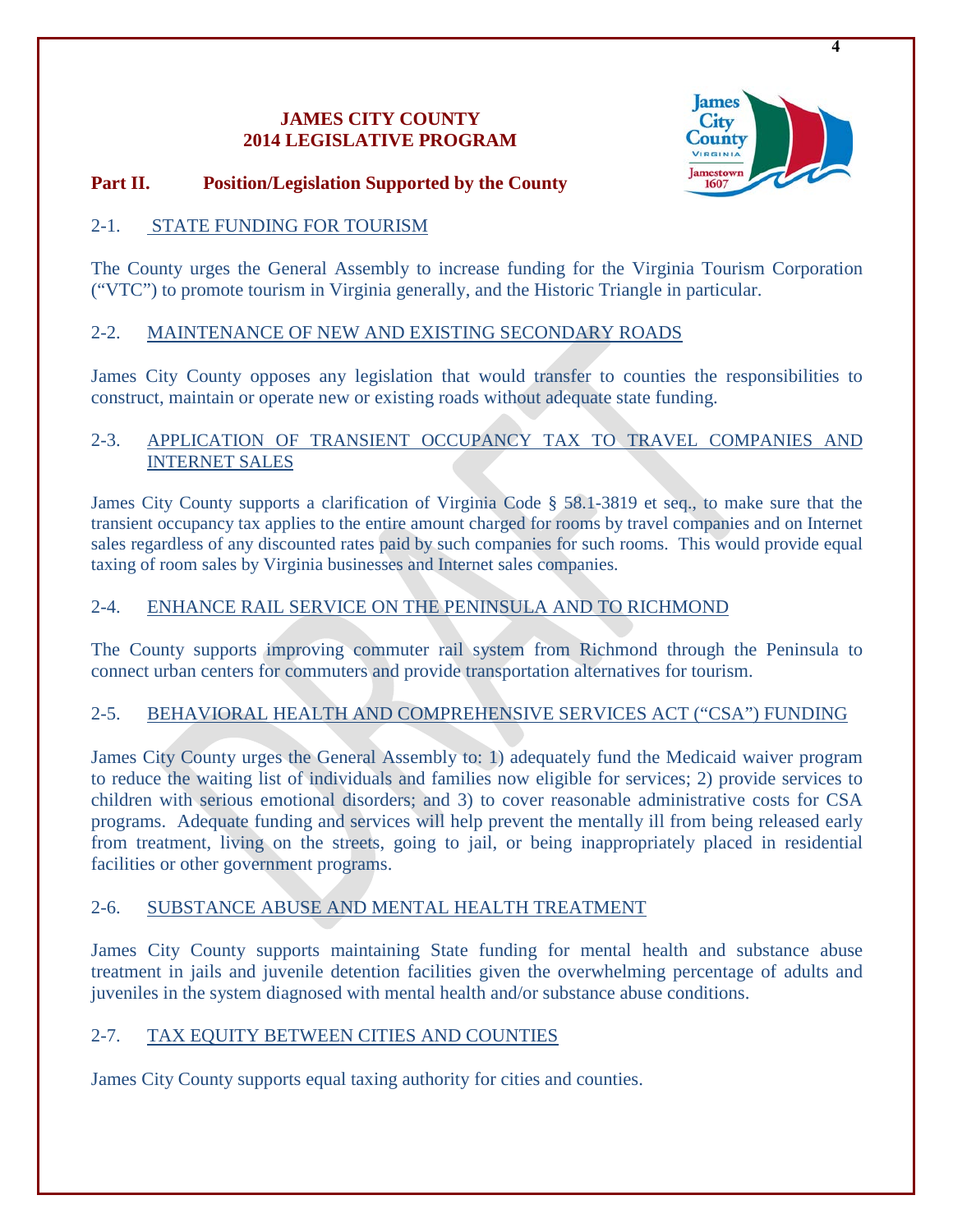#### 2-8. STATE FUNDING FOR PUBLIC EDUCATION, PRE-K, K-12 AND HIGHER EDUCATION

The County supports restoring the funding cuts made to pre-K and K-12 funding. In addition, the County supports restoring the funding cuts made to higher education which could cripple some of the most prestigious higher education institutions in the world, including the College of William & Mary.

#### 2-9. ADEQUATE FUNDING FOR PUBLIC LIBRARIES

James City County supports the State maintaining funding to public libraries to make sure that the State and the localities maintain their proportionate share of funding.

#### 2-10. NO NEW STATE MANDATES AND ELIMINATE OR ADEQUATELY FUND EXISTING STATE MANDATES

James City County calls upon the General Assembly to oppose unfunded mandates and to reduce existing State mandates commensurate with any reduction in State funding to localities.

#### 2-11. PROVIDE STATE FUNDING TO MITIGATE ENCROACHMENT OF AIRFIELD SURROUNDING JOINT BASE LANGLEY-FORT EUSTIS

James City County supports the initiative to provide state funding for the land acquisition program supporting mitigation of encroachment around Langley Air Force Base (now Joint Base Langley-Fort Eustis).

#### 2-12. LEGISLATIVE PROGRAMS OF THE VIRGINIA MUNICIPAL LEAGUE, THE VIRGINIA ASSOCIATION OF COUNTIES AND THE VIRGINIA COALITION OF HIGH GROWTH **COMMUNITIES**

James City County supports the legislative programs of the Virginia Municipal League, the Virginia Association of Counties and the Virginia Coalition of High Growth Communities.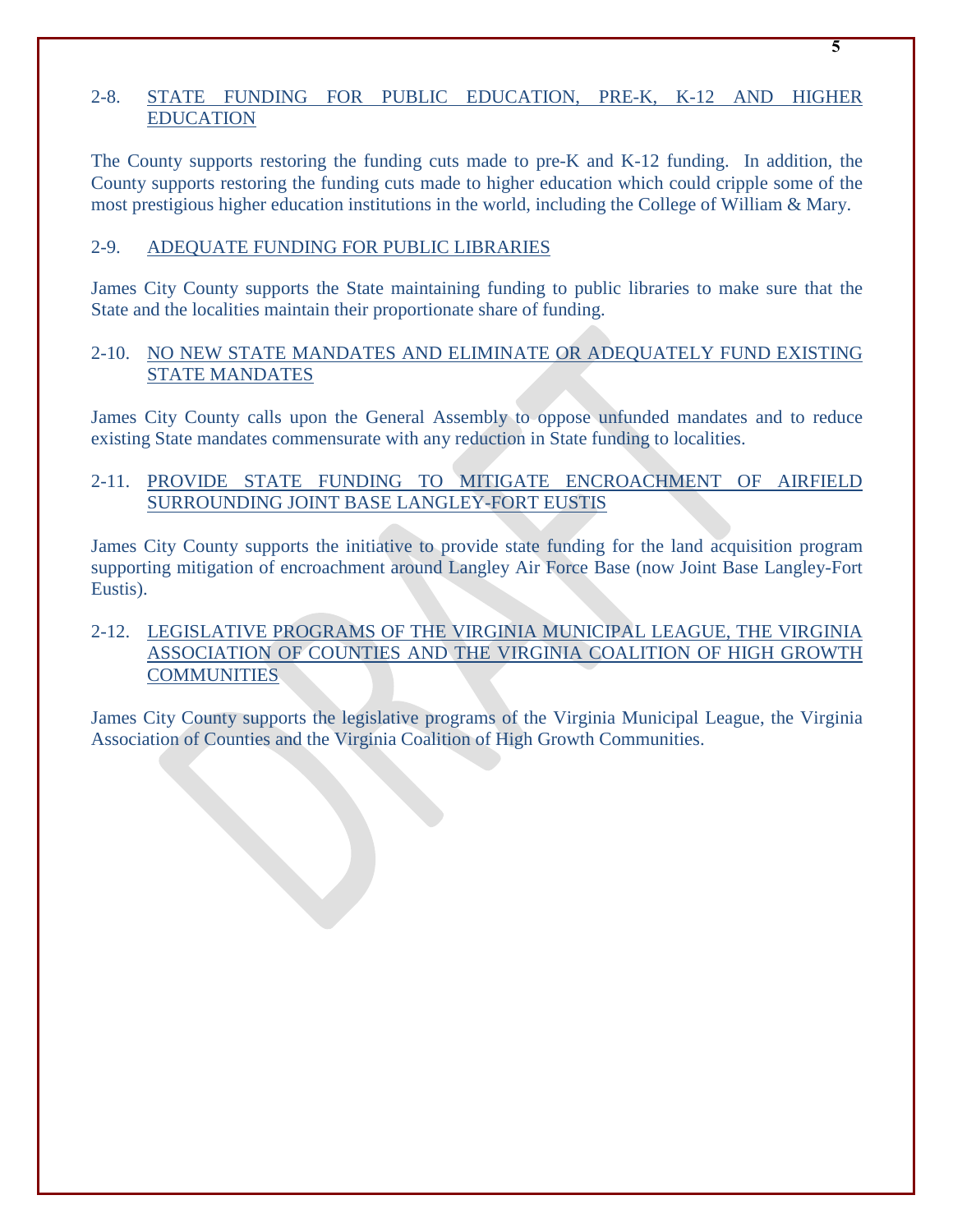

November 26, 2013 James City Service Authority

**JESA** 



#### JCSA Description

- 425 miles sewer lines
- 22,000 customers
- 76 sewer pumping stations
- \$6.0 million operating budget
- \$65 million assets

| 48 employees      | <b>Sewer Spills</b>                 | <b>Total</b> | <b>Gallons</b> | <b>Gallons</b><br>(non weather) |
|-------------------|-------------------------------------|--------------|----------------|---------------------------------|
|                   | 2011                                | 44           | 969,479        | 218,100                         |
|                   | 2012                                | 22           | 263.120        | 9,755                           |
|                   | 2013                                | 34           | 1,344,200      | 2,875                           |
| November 26, 2013 | <b>James City Service Authority</b> |              |                |                                 |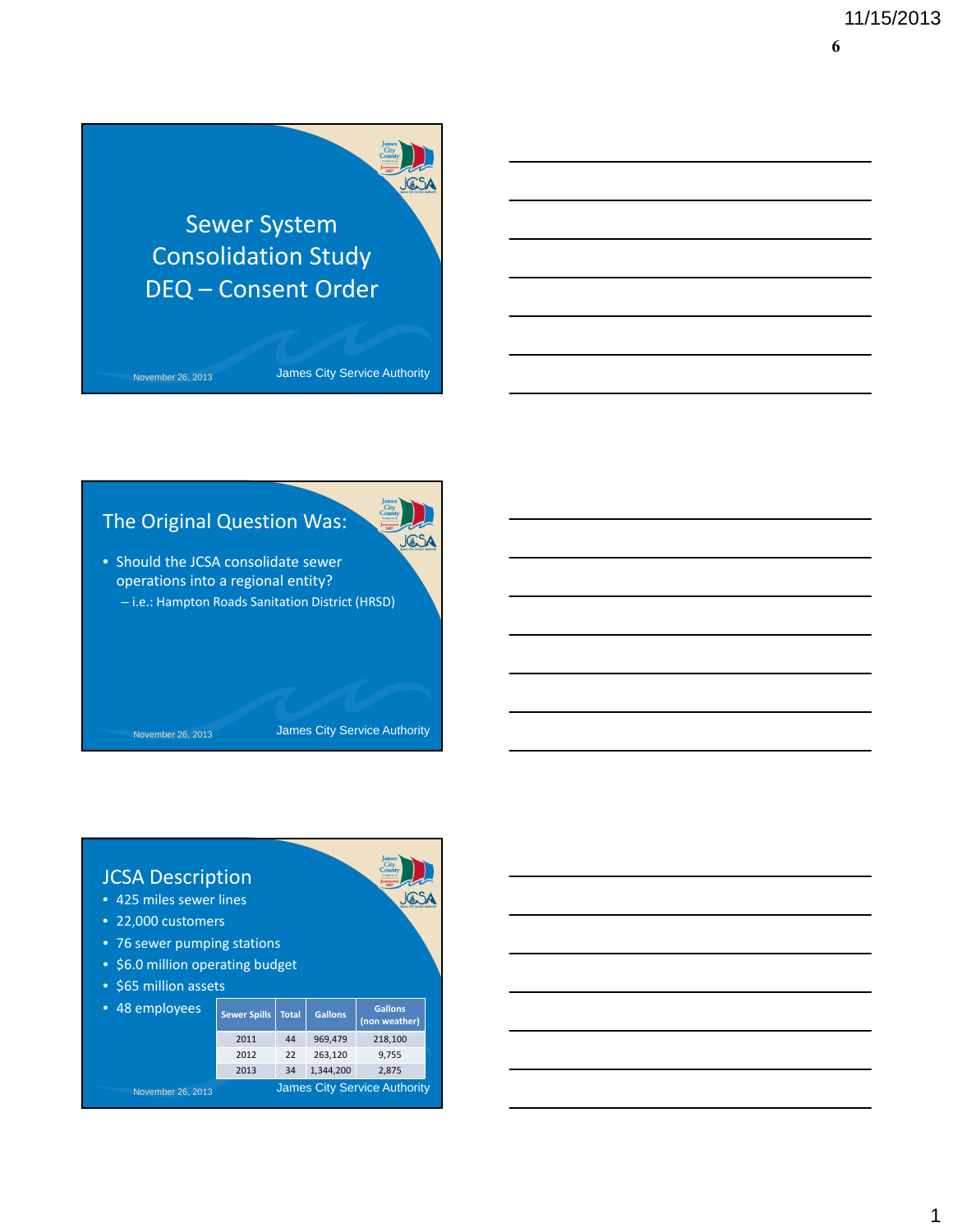**7**

#### **History**

- September 2007 DEQ Consent Order – 13 Hampton Roads localities & HRSD
- JCSA Sewer System Evaluation Study – \$60 million sewer improvements
	- \$20 million capacity improvements
- Wet Weather Management Plan
- April 2012 Regional Sewer Consolidation Study – Determine cost effectiveness if all local sewer utilities consolidate under one regional entity (HRSD).

November 26, 2013 James City Service Authority

JESA

JESA

### Study Recommendations

- Consolidate all local sewer utilities under HRSD.
- No payment for local assets.
- Local sewer employees to HRSD.
- All debt of local utilities to HRSD (JCSA no debt).
- 30 years \$948 million net present value savings.
- \$12 million annual operation savings (102 duplicate positions).
- \$1.0 billion savings in capital costs.

November 26, 2013 James City Service Authority



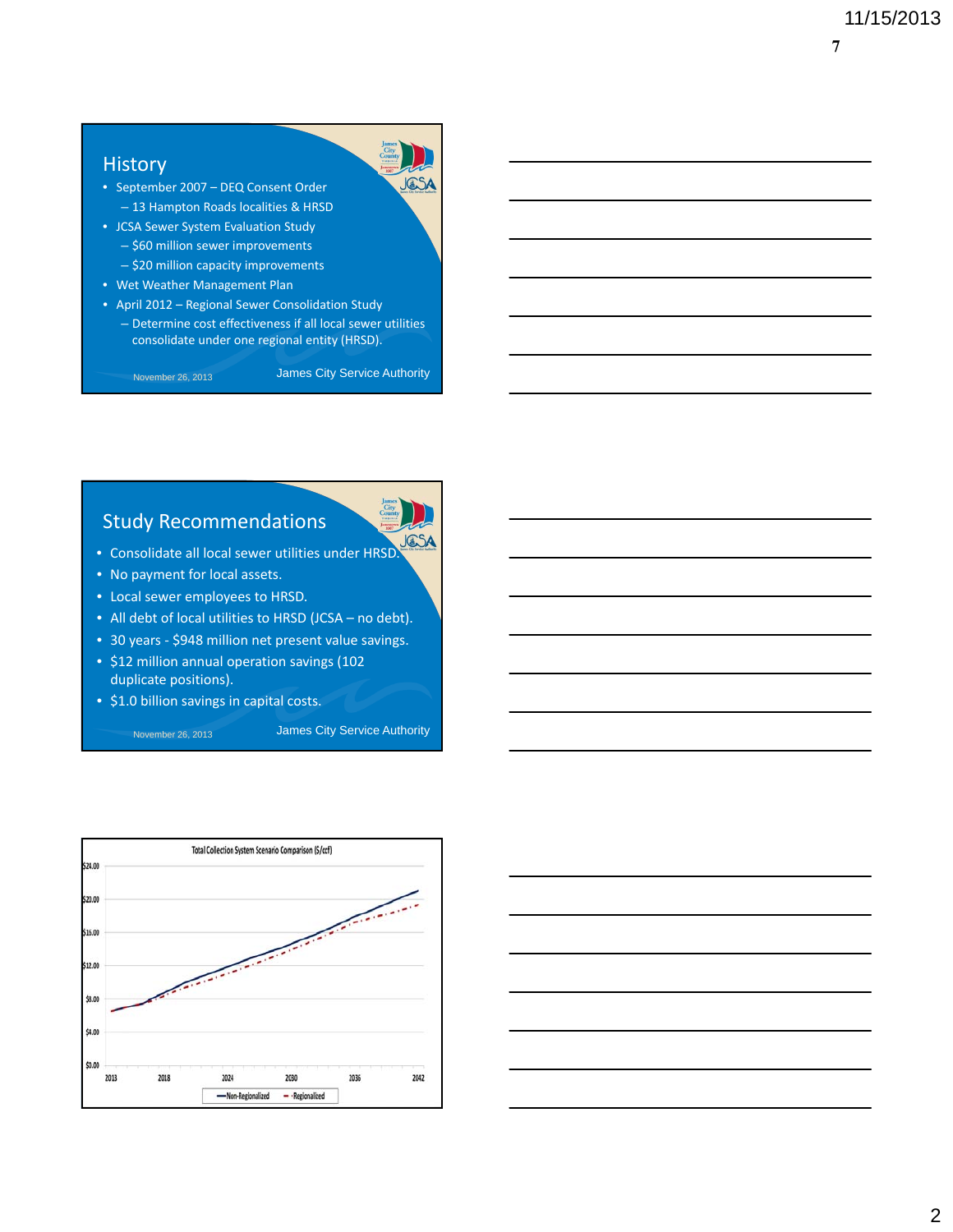**8**







## Staff Concerns

- No direct representation on HRSD governing body.
- Customer service for regional body.
- Study did not include all costs; i.e.,
	- Water billing.
	- Relocation of employees.
	- Local water/sewer synergies.
- Under consolidation study, future JCSA rate payers would be helping to pay for the current debt of other localities.<br>November 26, 2013

James City Service Authority

JESA